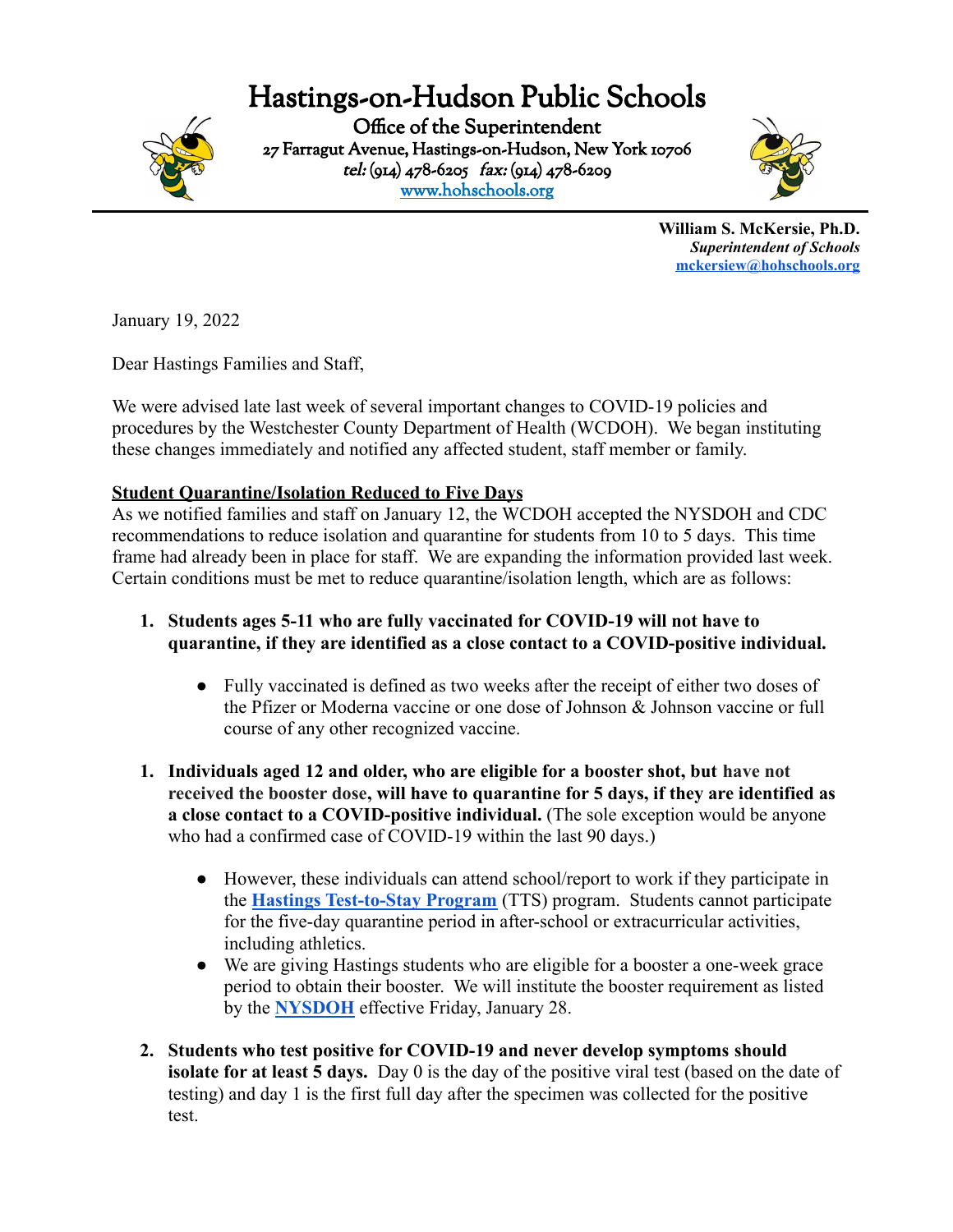- If they continue to have no symptoms, they can end isolation after at least 5 days.
- They should continue to wear a well-fitting mask around others at home and in public until day 10 (day 6 through day 10). If they are unable to wear a mask when around others, they should continue to isolate for 10 days.
- If symptoms develop, please contact the school nurse for further guidance.
- **3. Students who have COVID-19 and have or had symptoms should isolate for at least 5 days.** Day 0 is the first day of symptoms. Day 1 is the first full day after their symptoms developed.
	- They can end isolation after 5 full days if they are fever-free for 24 hours without the use of fever-reducing medication and other symptoms have improved.
	- They should continue to wear a well-fitting mask around others at home and in public for 5 additional days (day 6 through day 10) after the end of their 5-day isolation period. If they are unable to wear a mask when around others, they should continue to isolate for 10 days.
	- If they continue to have fever or other symptoms have not improved after 5 days of isolation, they should wait to end isolation until they are fever-free for 24 hours without the use of fever reducing medication and their other symptoms have improved. They should continue to wear a well-fitting mask and contact their healthcare provider with questions.

#### **4. Unvaccinated/partially-vaccinated students who have been exposed to a COVID-positive individual and have no symptoms should quarantine for 5 days (day 0 through day 5) after their last close contact.**

- These individuals are eligible for the **[Test-to-Stay](https://drive.google.com/file/d/1nshVrFeLpmjhsOXNmRr_sox8snVQZ5Dr/view?usp=sharing) Program,** which would allow them to stay in the school setting during the week. Students in TTS may attend school, but should quarantine when not in school.
- If symptoms develop, please contact the school nurse for further guidance.

## **Contact Tracing Requirements Modified**

The WCDOH has given school districts flexibility as to the extent of contact tracing required. We still will be notifying families of any student who is a close contact and unvaccinated, since they would be required to quarantine or participate in the **[Test-to-Stay Program](https://drive.google.com/file/d/1nshVrFeLpmjhsOXNmRr_sox8snVQZ5Dr/view?usp=sharing)**. The respective school administration and/or nurse will call or email each family. WCDOH no longer receives reports on individual cases nor is contact tracing.

We will report our daily counts district wide, noting the number of cases by school and role (student or staff). We also will continue our daily reports to New York State, as required.

#### **Return to School/Work Testing**

Due to the limited availability of NAAT/PCR tests and long wait time for results, we now allow the use of Rapid Antigen Tests for return to school for students and staff members who are symptomatic, but have no known exposure to COVID-19. Students and staff members with a negative Rapid Antigen Test will be permitted to attend school/report to work. The test must be administered at a medical facility, testing center, or pharmacy. **Home tests will not be accepted.**